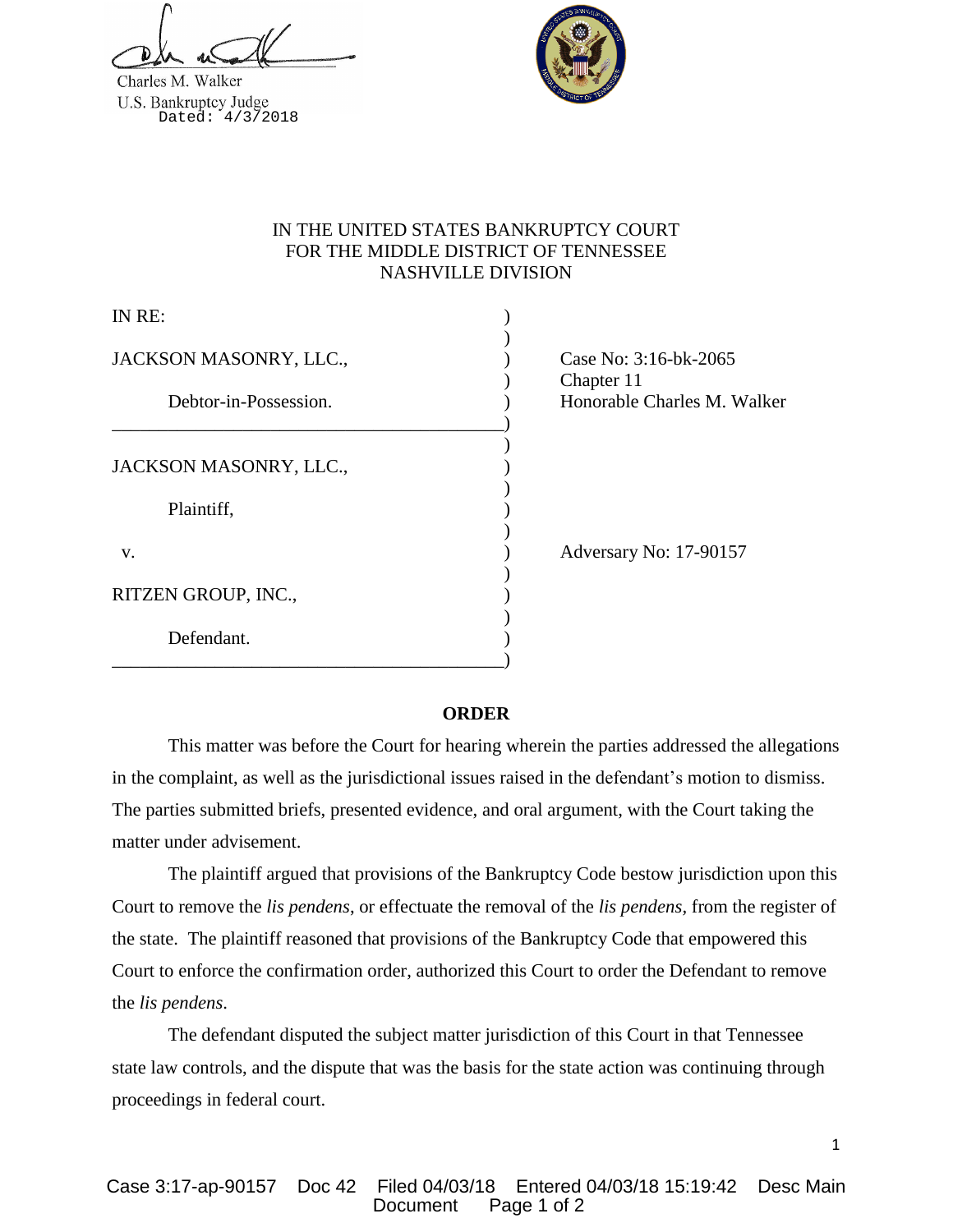For the reasons stated in the Memorandum Opinion contemporaneously filed herewith, the plaintiff's arguments are not well-taken, and the defendant's argument that Tennessee state law controls is correct, however, its contention that the federal court proceedings provide a basis for the continued existence of the *lis pendens* is wholly erroneous. Tennessee state law authorizes the imposition of a *lis pendens*, and sets forth the parameters for removal of a *lis pendens*, all of which occur in the state court setting pursuant to state law.

# Therefore, IT IS HEREBY ORDERED that

(1) Jurisdiction is not conferred on this Court by any provision of the Bankruptcy Code.

(2) Jurisdiction is not conferred on this Court by any provision of Tennessee state law; and

(3) The Defendant's Motion to Dismiss is GRANTED.

## This Order was signed and entered electronically as indicated at the top of the page.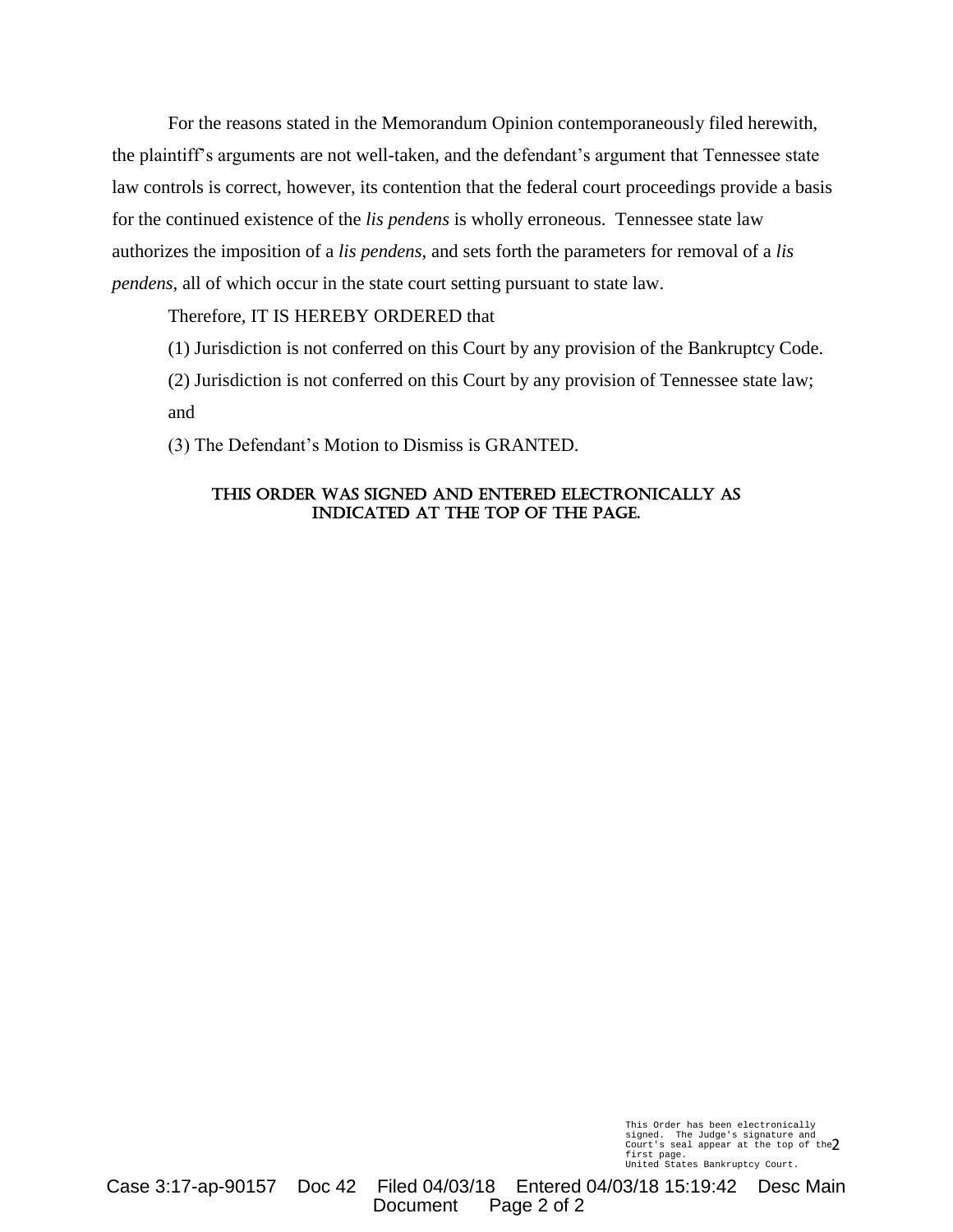Charles M. Walker U.S. Bankruptcy Judge<br>Dated: 4/3/2018



# IN THE UNITED STATES BANKRUPTCY COURT FOR THE MIDDLE DISTRICT OF TENNESSEE NASHVILLE DIVISION

| IN RE:                 |  |
|------------------------|--|
| JACKSON MASONRY, LLC., |  |
| Debtor-in-Possession.  |  |
| JACKSON MASONRY, LLC., |  |
| Plaintiff,             |  |
| V.                     |  |
| RITZEN GROUP, INC.,    |  |
| Defendant.             |  |

Case No: 3:16-bk-02065 ) Chapter 11 Honorable Charles M. Walker

Adversary No: 17-90157

# **MEMORANDUM OPINION**

The parties came before this Court over a year ago locked in battle over a parcel of real estate in Nashville, Tennessee. The saga continues here where the conflict rests on the validity of a *lis pendens*, under Tennessee state law and federal bankruptcy law.

# **BACKGROUND**

Jackson, as the seller, and Ritzen, as the buyer, entered into a sales contract for a parcel of land located at 1200 49<sup>th</sup> Avenue North, Nashville, TN ("Property"). Ritzen filed suit ("Suit") in Chancery Court for Davidson County, Tennessee, when the sale failed to close. Based on the Suit, Ritzen recorded a lien *lis pendens* ("*lis pendens*") against the Property pursuant to Tennessee state law.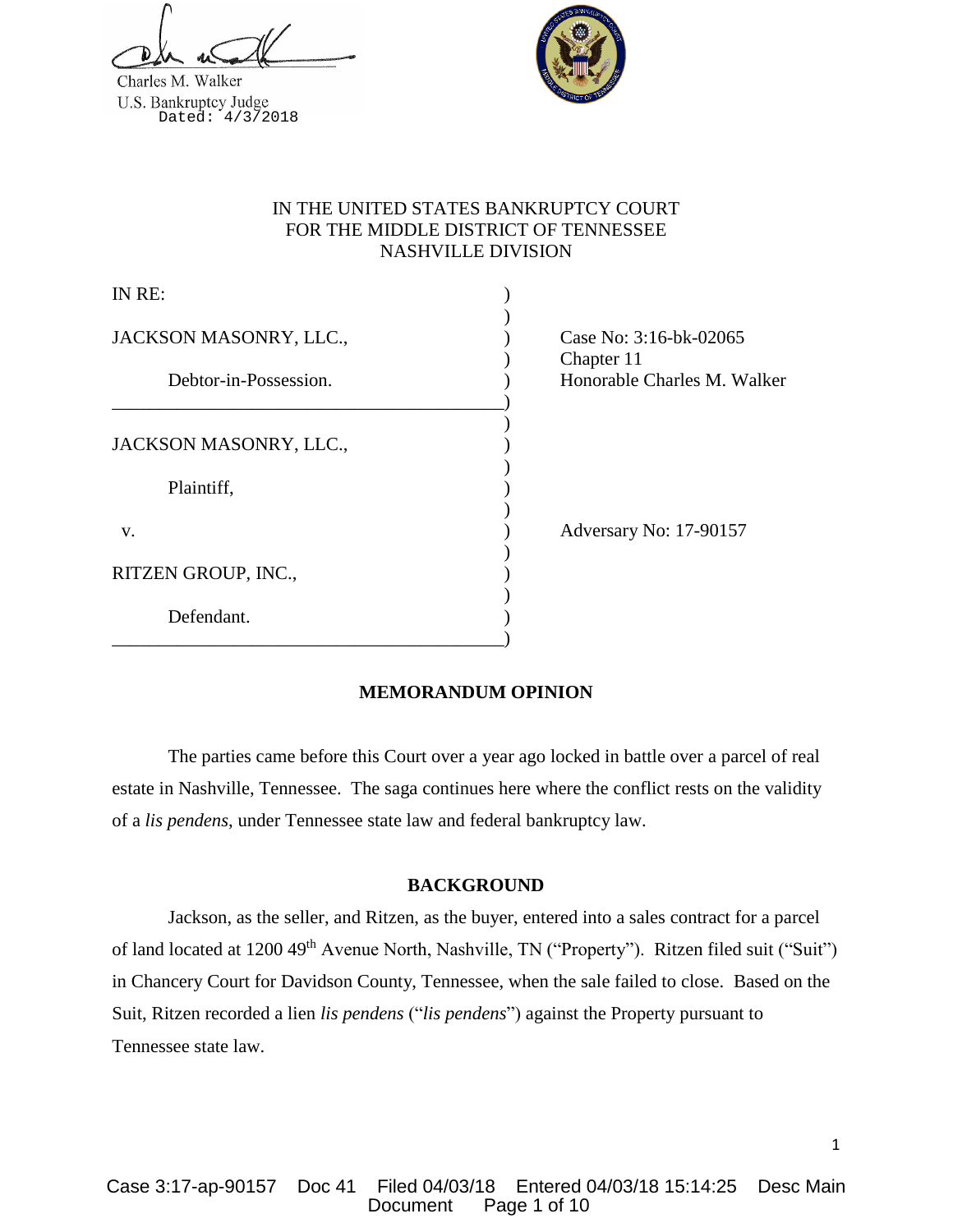The Suit was stayed when Jackson filed for relief under Chapter 11 of the Bankruptcy Code.<sup>1</sup> When Ritzen failed to prosecute or take any action to preserve the suit for over ten months, the Chancery Court entered an order dismissing the case.

Meanwhile, Jackson challenged Ritzen's proof of claim,<sup>2</sup> and this Court found in favor of Jackson, entering judgment with damages of \$248,311.83 for Ritzen's inability to close the sale. The order included two provisions regarding the *lis pendens:* (1) the terms of the Plan did not affect the *lis pendens*, and (2) Jackson reserved all rights to challenge the validity of the *lis pendens*, including through the filing of a motion to compel the removal of the *lis pendens*, if Ritzen fails to post a sufficient supersedeas bond.

After confirmation of its plan of reorganization, Jackson sought a line of credit ("LOC") to fund its operations and meet its obligations under the Plan. The financing was contingent on the removal of the *lis pendens*, or at least its subordination to the LOC. Ritzen refused to remove the *lis pendens*, resulting in the filing of this action.

A hearing was conducted wherein the parties addressed the allegations in the complaint, as well as the jurisdictional issues in the motion to dismiss. In support of its position, Jackson called Roger Jackson to testify. Mr. Jackson is the principal and sole owner of Jackson Masonry. Mr. Jackson testified as to the operation of Jackson, and his efforts to obtain the LOC.

#### **REQUESTED RELIEF**

## The Complaint

 $\overline{\phantom{a}}$ 

Jackson seeks relief under three provisions of the Code: §§ 506(d), 1142(b), and 105(a). By invoking the avoidance provisions of § 506(d), Jackson seeks to have this Court declare the *lis pendens* void. This argument rests on the fact that Ritzen's secured claim was disallowed, and that applicable Tennessee law renders the *lis pendens* void at the dismissal of the underlying state court action.

Second, and alternatively, Jackson requests the Court order Ritzen to cause the *lis pendens* to be removed as provided under Tennessee state law. This request draws on the Court's powers under § 1142(b), to direct any party to perform in any way necessary for the

<sup>1</sup> 11 U.S.C. § 101 *ff*. Any reference to "section" or "the Code" is a reference to the Bankruptcy Code unless another reference is stated.

<sup>2</sup> *See* Adversary No. 3:16-ap-90263; ECF No. 118.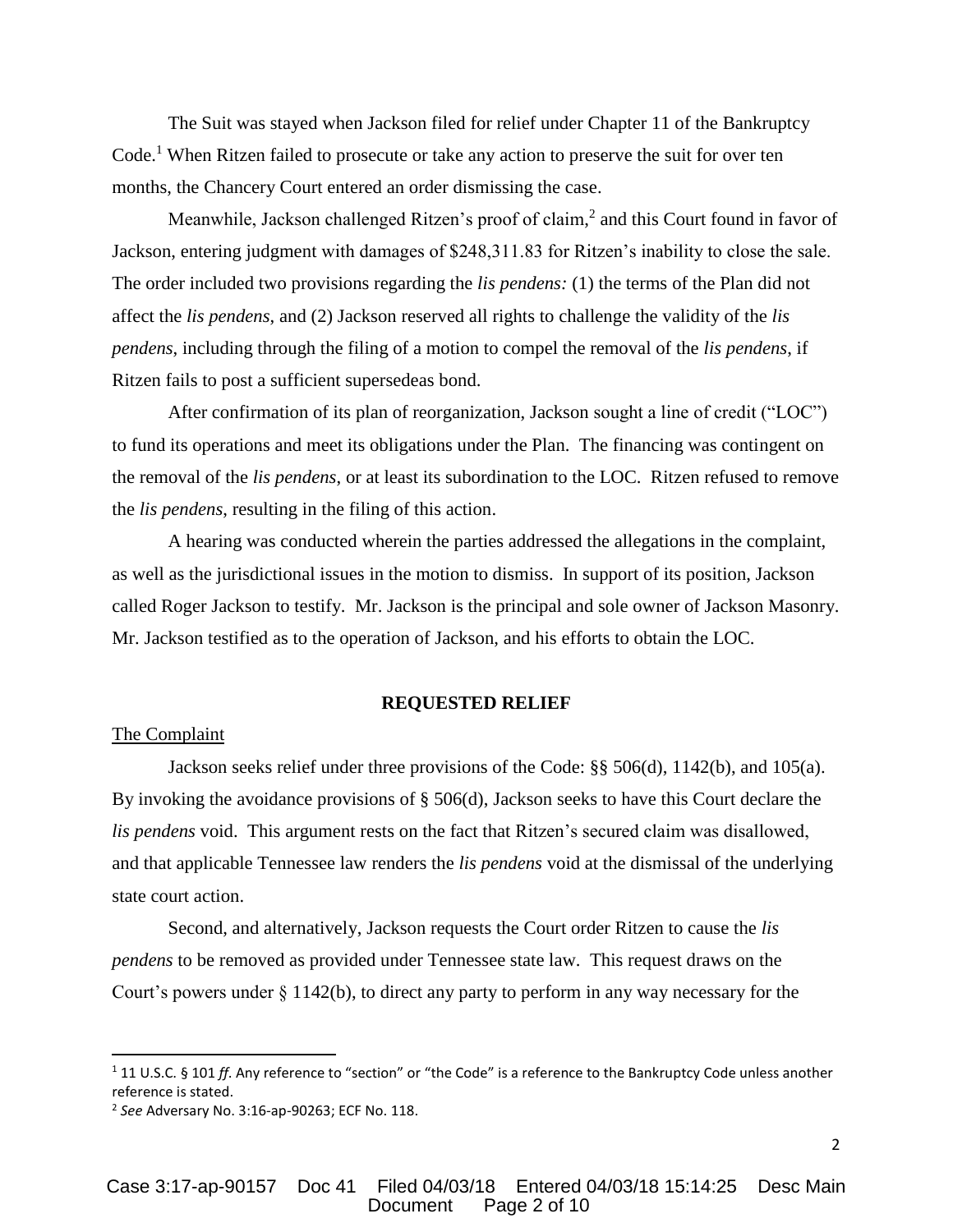consummation of the plan. Jackson couples this with the inherent powers under  $\S$  105(a) for an order requiring removal of the *lis pendens* because it creates a cloud on the title of the Property. This "cloud" is preventing Jackson from consummating its reorganization because it cannot obtain the LOC.

## The Motion to Dismiss

Ritzen argues for dismissal under two main theories: (1) lack of subject matter jurisdiction; and (2) failure to state a cause of action.

(1) FED. R. CIV. P.  $12(b)(1)$ .<sup>3</sup> Lack of Subject Matter Jurisdiction.

A challenge to the Court's subject matter jurisdiction can come in two forms: a facial attack that challenges the pleading's sufficiency, and a factual attack that contests subject matter jurisdiction based on the factual allegations. *United States v. Ritchie*, 15 F.3d 592, 598 (6th Cir.), *cert denied*, 513 U.S. 868, 115 S. Ct. 188, 130 L. Ed. 2d 121 (1994). A facial challenge disputes the existence of alleged facts in the complaint that establish the court's ability to hear the case. *Crawford v. United States Dep't of Justice*, 123 F. Supp. 2d 1012, 1013-14 (S.D. Miss. 2000). A facial attack requires the court to take the material allegations of the petition as true and construe them in the light most favorable to the non-moving party. *Ritchie* citing *Scheuer v. Rhodes*, 416 U.S. 232, 235-37, 94 S. Ct. 1683, 1686-87, 40 L. Ed. 2d 90 (1974).

A factual attack requires no presumption as to the truthfulness of the allegations. This is because the court is considering the allegations strictly to determine jurisdiction. *Id.* citing *Ohio Nat'l Life Ins. Co. v. United States*, 922 F.2d 320, 325 (6th Cir. 1990); Charles A. Wright & Arthur R. Miller, *Federal Practice and Procedure* § 1350 at 225 (1990); and *Shaw v. Merritt-Chapman & Scott Corp*, 554 F.2d 786, 789 (6th Cir. 1977) The burden in establishing subject matter jurisdiction lies with the plaintiff when the jurisdictional facts are challenged. *Ohio Nat'l Life*, 922 F.2d at 324; *see also Rogers v. Stratton Indus., Inc*., 798 F.2d 913, 915 (6th Cir. 1986) (per curiam).

(2) FED. R. CIV. P.  $12(b)(6)$  – Failure to State a Claim

 $\overline{\phantom{a}}$ 

A 12(b)(6) challenge is one that tests the sufficiency of the complaint. *Smith v. Bank of Am. Corp.*, 485 F. App'x 749, 751 (6th Cir. 2012). The unexceptional standard requires that the complaint contain sufficient facts that, when "accepted as true, state a claim to relief that is

<sup>&</sup>lt;sup>3</sup> Federal Rule of Civil Procedure 12 is made applicable here by Federal Rule of Bankruptcy Procedure 7012.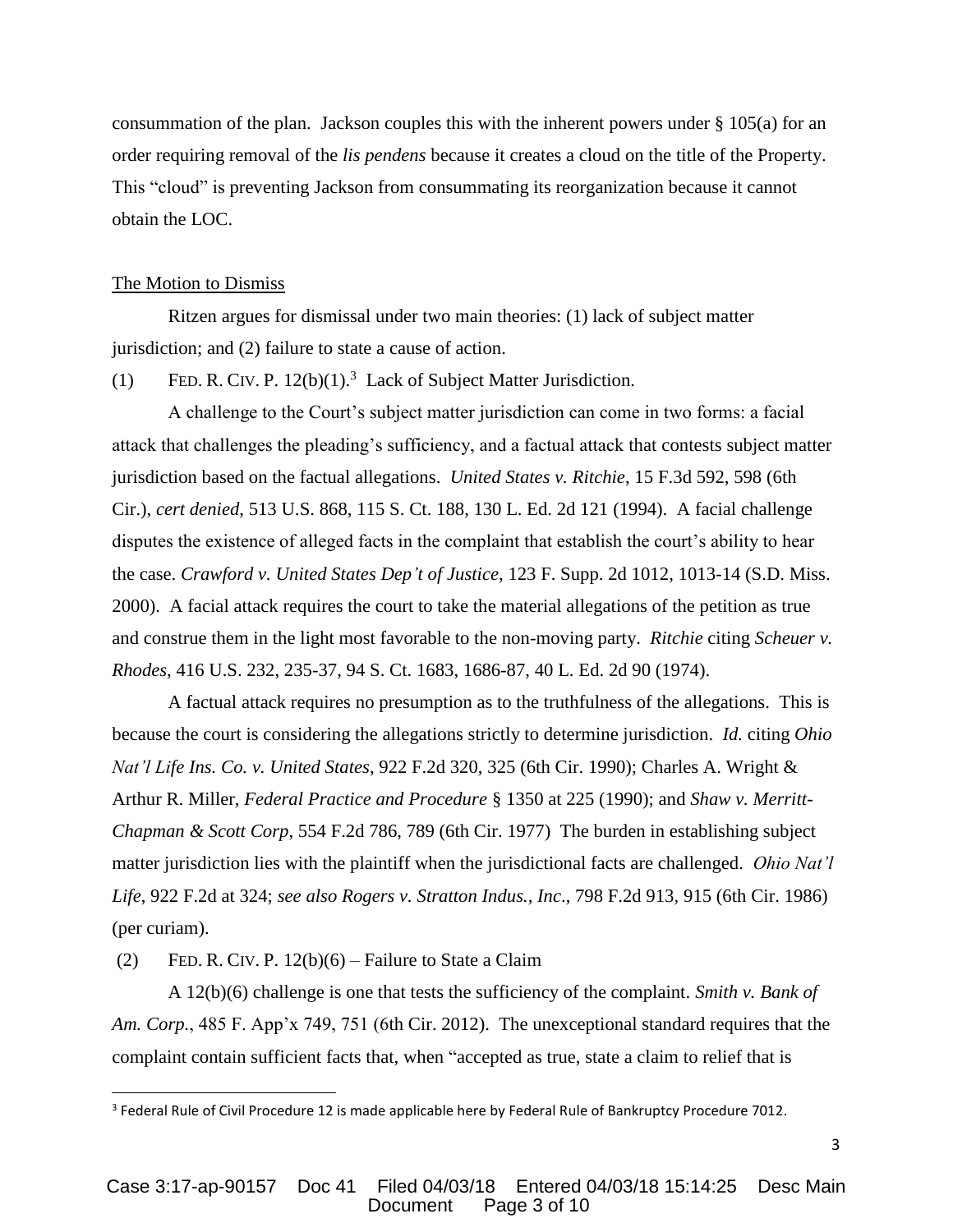plausible on its face." *Ashcroft v. Iqbal*, 556 U.S. 662, 678, 129 S. Ct. 1937, 173 L. Ed. 2d 868 (2009) citing *Bell Atl. Corp. v. Twombly*, 550 U.S. 544, 570, 127 S. Ct. 1955, 1974, 167 L. Ed. 2d 929 (2007). Plausibility is "when the plaintiff pleads factually content that allows the court to draw the reasonable inference that the defendant is liable for the misconduct alleged." *Id*.

#### **STATUTORY PREDICATE**

#### Tennessee State Law

The authorization of a *lis pendens* is governed by Tennessee state law. The applicable provisions provide:

(a) When any person, in any court of record, by declaration, petition, bill or cross bill, seeks to fix a lien lis pendens on real estate, or any interest in real estate, situated in the county of suit, in furtherance of the setting aside of a fraudulent conveyance, of subjection of property under return of nulla bona, tracing a trust fund, enforcing an equitable vendor's lien, or otherwise, that person shall file for record in the register's office of the county an abstract, certified by the clerk, containing the names of the parties to the suit, a description of the real estate affected, its ownership and a brief statement of the nature and amount of the lien sought to be fixed.

TENN. CODE ANN. § 20-3-101 (West).

Termination and removal of a *lis pendens*, however, is governed by the following provision:

(a) Where the suit, abstract of the claimed lien in which has been filed and recorded, finally terminates, whether on the merits or otherwise, the court may direct the entry on the lien book in the registry of an order respecting the suit made by it, which order, certified by the clerk, shall be presented to the register, who shall immediately note its date and record it on the lien book at the proper place.

(b) Should no such order be entered by the court, it is the duty of the plaintiff or complainant who filed the notice abstract to cause to be noted of record the fact of termination, or, if the claim is satisfied, the satisfaction of the claim, such notation to be attested in writing by the register or the register's deputy.

TENN. CODE ANN. § 20-3-103 (West).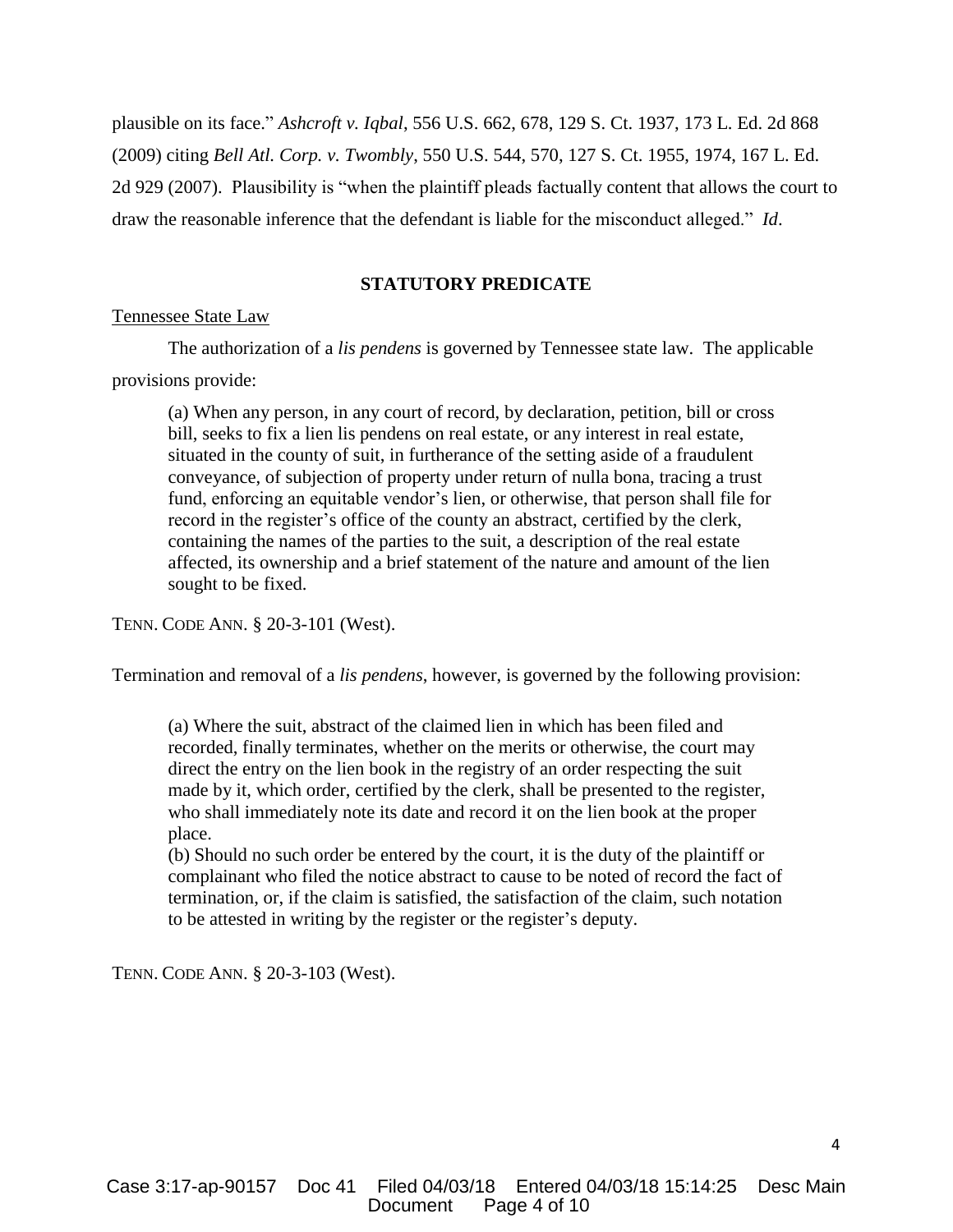## Code Provisions

Jackson asserts jurisdiction in this Court under three provisions of the Code. First, under § 506, Jackson seeks an order deeming the *lis pendens* void. The relevant provision under that section provides:

**(d)** To the extent that a lien secures a claim against the debtor that is not an allowed secured claim, such lien is void, unless--

**(1)** such claim was disallowed only under section 502(b)(5) or 502(e) of this title; or

**(2)** such claim is not an allowed secured claim due only to the failure of any entity to file a proof of such claim under section 501 of this title.

#### 11 U.S.C.A. § 506 (West).

Second, Jackson claims that this Court has post-confirmation jurisdiction because § 1142

provides in relevant part:

**(b)** The court may direct the debtor and any other necessary party to execute or deliver or to join in the execution or delivery of any instrument required to effect a transfer of property dealt with by a confirmed plan, and to perform any other act, including the satisfaction of any lien, that is necessary for the consummation of the plan.

#### 11 U.S.C.A. § 1142 (West).

Jackson implores the Court to draw on its powers to enforce the confirmation order by

requiring Ritzen to remove the *lis pendens*. The Court is afforded those powers in § 105:

**(a)** The court may issue any order, process, or judgment that is necessary or appropriate to carry out the provisions of this title. No provision of this title providing for the raising of an issue by a party in interest shall be construed to preclude the court from, *sua sponte*, taking any action or making any determination necessary or appropriate to enforce or implement court orders or rules, or to prevent an abuse of process.

11 U.S.C.A. § 105 (West).

## **DISCUSSION**

#### Voiding the *Lis Pendens* under § 506

Jackson relies on its assertion that the *lis pendens* is a lien, and this Court's Order (ECF No. 375), and related Bench Decision (ECF No. 423), disallowing Ritzen's claims in their entirety for the premise that this Court has jurisdiction to declare the *lis pendens* void. Ritzen asserts (1) the *lis pendens* is not a lien for purposes of § 506(d); and (2) Ritzen's claim has not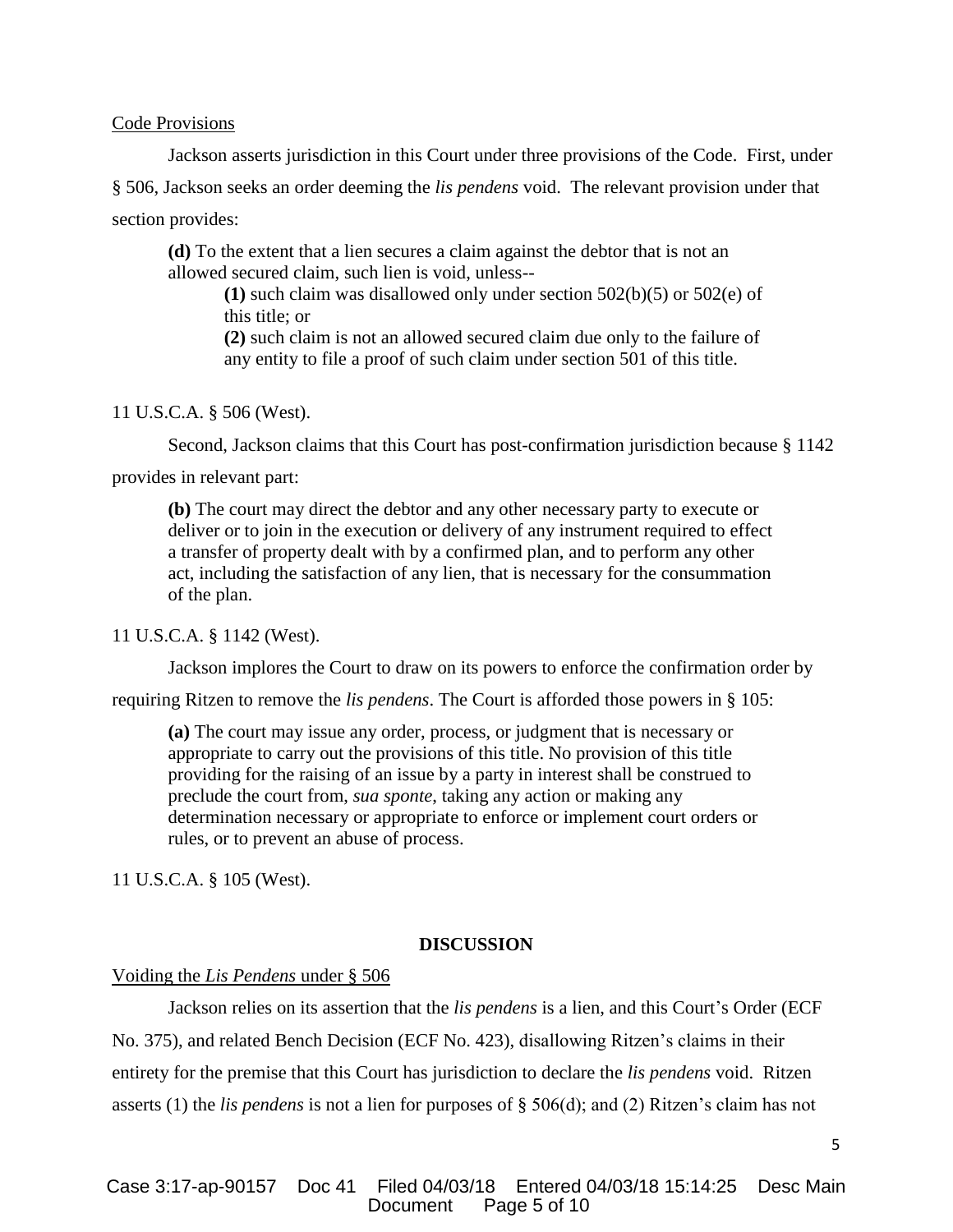been disallowed because an appeal of this Court's decision is pending. Ritzen is correct on both counts.

First, the *lis pendens* is not a lien for purposes of § 506(d) because it does not create a lien supported by a property interest. *In re Mundy Ranch, Inc.*, 484 B.R. 416, 424 (Bankr. D.N.M. 2012). The nature of a *lis pendens* is that of notice. A party to an action records a *lis pendens* with the property register in order to serve notice to all that an action is pending, and that action has the potential to affect the title of the subject property. *Oliver v. Upton*, No. 01A01-9705-CH-00197, 1998 WL 151388, at \*5 (Tenn. Ct. App. Apr. 3, 1998), citing *Figlio v. Shelley Ford, Inc*., No. 88 15 II, 1988 WL 63497 at \*3 (Tenn. Ct. App. June 22, 1988); *see also Beefy King Int'l, Inc. v. Veigle*, 464 F. 2d 1102, 1104 (5th Cir. 1972) ("The purpose of a *lis pendens* is to notify prospective purchasers and encumbrancers that any interest acquired by them in the property in litigation is subject to the decree of the court.")

The filing of a *lis pendens* does not create a lien for bankruptcy purposes. *See Wells Fargo Funding v. Gold*, 432 B.R. 216, 224 (E.D. Va. 2009). Bankruptcy courts recognize that a *lis pendens* is not a lien in the context of the Code. *In re Adamson*, 312 B.R. 16, 20 (Bankr. D. Mass. 2004) (in approving a sale under §363, the court held that the debtor-in-possession could not invoke § 363(f) to extinguish a notice of *lis pendens* because a *lis pendens* is not an interest in, nor a lien against estate property for the purpose of § 363.) Consequently, it follows that if the broad strokes authorized by § 363 to erase "liens, claims and encumbrances" cannot remove a *lis pendens*, the more restricted provisions of § 506(d) cannot be extended to do so either.

As for the disallowance of Ritzen's claim, the pending appeal of this Court's order disallowing the claim means that the question of the allowance of Ritzen's claim has not been resolved. The plan itself refers to a "final order" as one that is not subject to appeal. (ECF No. 388). The appeal pending in the Sixth Circuit Court of Appeals<sup>4</sup> has not been resolved by either final disposition from that court, nor the expiration of the time to seek certiorari. Therefore, the allowance or disallowance of Ritzen's claim remains unresolved.

Accordingly, Jackson cannot utilize § 506(d) to void the *lis pendens*.

 $\overline{\phantom{a}}$ 

*<sup>4</sup> Ritzen Group, Inc. v. Jackson Masonry, LLC*, 0:2018bk05161 (6th Cir. 2018).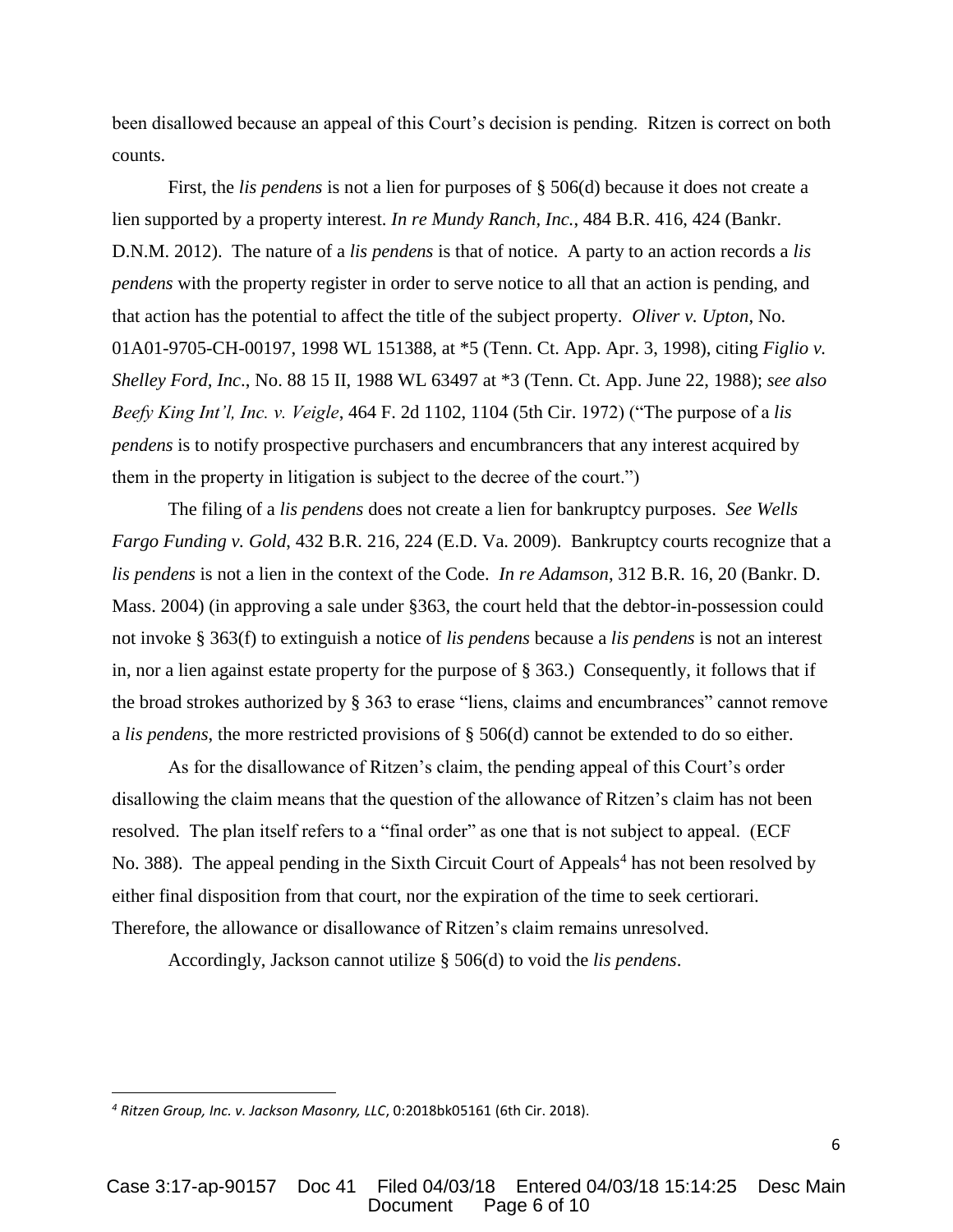#### Post-Confirmation Jurisdiction

Jackson asserts that jurisdiction extends post-confirmation when a matter has such a close nexus to the bankruptcy plan that it affects "the interpretation, implementation consummation, execution, or administration of the confirmed plan<sup>[1]</sup> *Thickstun Bros. Equip. Co., Inc. v. Encompass Servs. Corp. (In re Thickstun Bros. Equip. Co., Inc*.*)*, 344 B.R. 515, 521 (B.A.P. 6th Cir. 2006) quoting *Bender v. Price Waterhouse & Co., LLP (In re Resorts Int'l, Inc*.*)*, 372 F.3d 154, 166-67 (3d Cir. 2004).

Jackson further argues that the Court should exercise its powers under § 1142(b) to command the removal of the *lis pendens* in facilitation of the confirmed plan by allowing Jackson to obtain a LOC. Additionally, Jackson argues that the release of the *lis pendens* is crucial to enforcement of the confirmation order and, therefore, this Court has jurisdiction to order the release of the *lis pendens*, or its subordination, under §§ 1142(b) and 105.

Ritzen disputes the Court's jurisdiction to assist Jackson at this juncture of its bankruptcy case because the protections of the Code are not available to Jackson who has exited the bankruptcy process. Relying on *Pettibone Corp. v. Easley*, 935 F.2d 120 (7th Cir. 1991), Ritzen maintains that given the post-confirmation status of Jackson's bankruptcy case, Jackson is now outside the range of protections afforded by the Code.

Once the bankruptcy court confirms a plan of reorganization, the debtor may go about its business without further supervision or approval. the [debtor] also is without the protection of the bankruptcy court. It may not come running to the bankruptcy judge every time something unpleasant happens. **Formerly a ward of the court, the debtor is emancipated by the plan of reorganization**.

*Id.* at 122 (emphasis added).

Ritzen further argues that the plan does not confer jurisdiction because it does not contain any provision that would grant jurisdiction to this Court for this cause of action. Specifically, nothing in the plan or the disclosure statement contemplates the Debtor obtaining a LOC to fund the plan. Nor did any term of any agreement between the parties require Ritzen to remove the *lis pendens*.

Ritzen's argument is well taken. The terms of the plan specifically state that the plan is to be funded by cash generated by the ongoing operations of Jackson. *See* Plan, ECF No. 388, at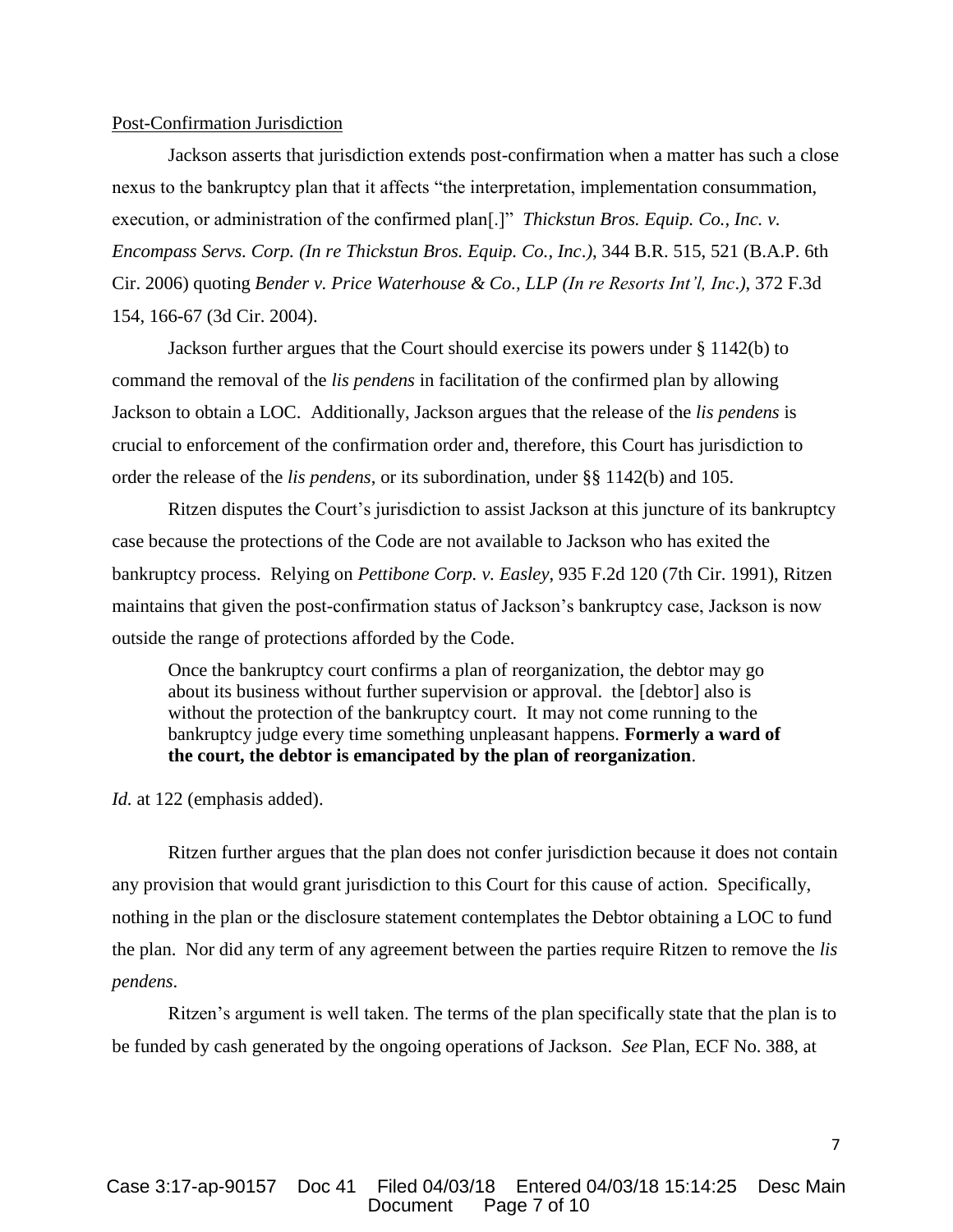Article VI § C and section XII.c of the Disclosure Statement (ECF No. 388 & 389). It does not include a LOC as part of the funding scheme.

Moreover, Mr. Jackson testified that the LOC was not something he obtained in the normal course of operating the business. In fact, he stated that the last time he took out a LOC to assist with operation of the business was in 2009. He further stated that the LOC was not necessary for operations, but would be nice to have as a safety net. These statements clearly indicate that Jackson's efforts to obtain a LOC are not within the jurisdiction of this Court, and are not sheltered by the protections afforded under § 1142. Section 1142 limits this Court's jurisdiction to matters concerning the implementation, execution, or enforcement of provisions contained in a confirmed plan. Here, no provision of the plan anticipates Jackson obtaining a LOC in order to operate the business and fund the plan. Further, there is no mention of a LOC in the Disclosure Statement either.

Since § 105 cannot be used to create bankruptcy court jurisdiction where it does not already exist, Jackson cannot invoke § 1142(b) and/or § 105 to have the *lis pendens* removed or subordinated.

## Tennessee State Law

Tennessee law provides for the filing of a *lis pendens* when an action is commenced that may affect the title of property. The *lis pendens* serves as notice of a claim against property, but does not itself serve as an encumbrance on title. *David Leonard Assocs., P.C. v. Airport-81 Nursing Care, Inc. (In re Airport-81 Nursing Care, Inc.)*, 32 B.R. 960, 964 (Bankr. E.D.Tenn. 1983). By filing the *lis pendens*, the plaintiff is using a procedural step to attach a notice provision to the property, and is not creating a lien. "There must be some other authority, equitable or otherwise, providing the basis for a lien right. *Id.* citing 10A G. Thompson, *Commentaries on the Modern Law of Real Property* § 5304 (Repl. 1957). "It simply gives notice that the plaintiff in the pending action has a claim that would adversely effect the title of the prospective purchaser if the plaintiff is successful in the litigation." *Figlio,* 1988 WL 63497 at \*3.

The Tennessee statute also provides the proper procedure for removal of a *lis pendens*. *Supra* at 5. The statute is clear as to the circumstances necessary to terminate the *lis pendens*: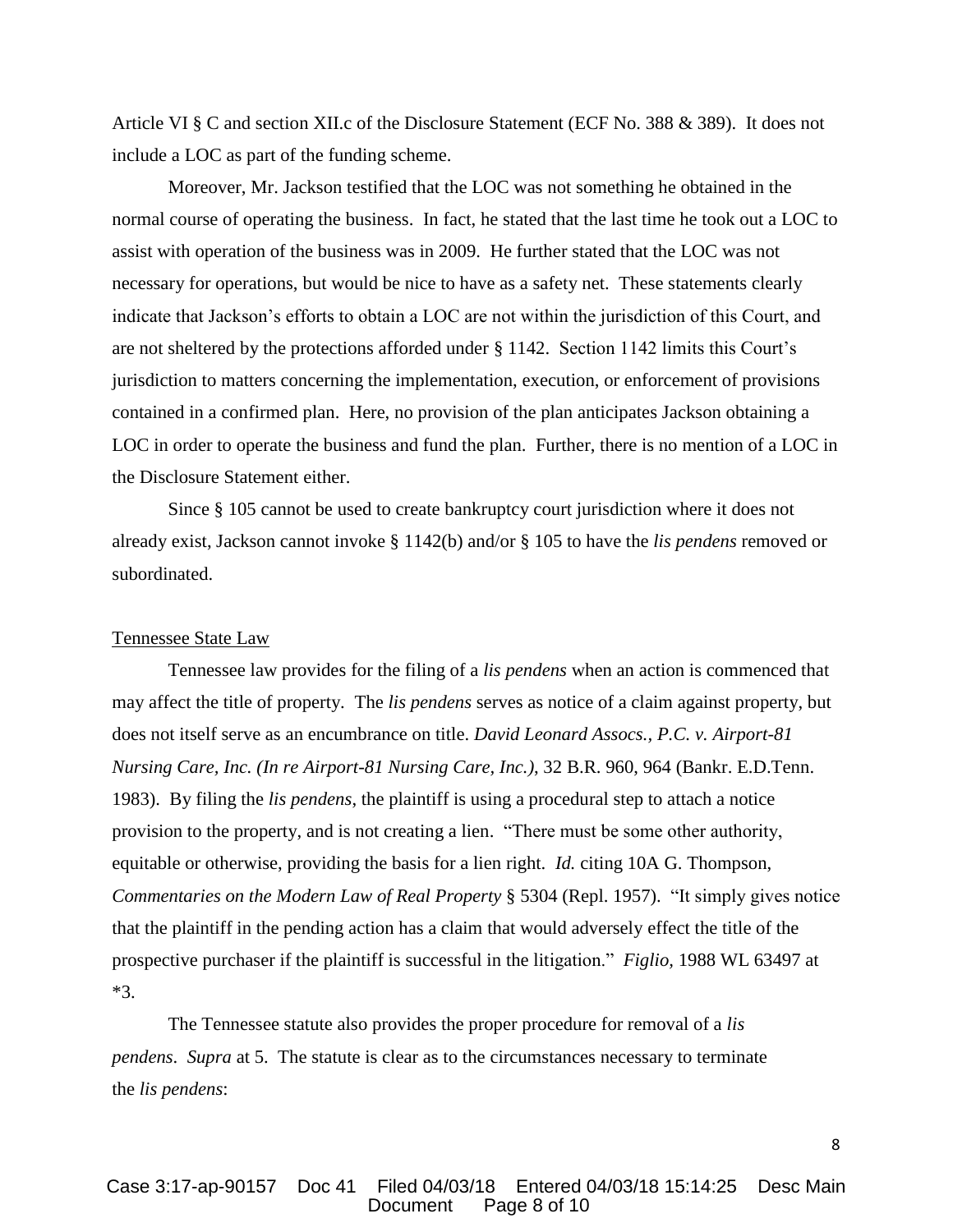Where the suit on which the notice is based finally terminates, the right to subject subsequent purchasers and encumbrancers to the claims described in the action on which the lis pendens is based comes to an end. The statute provides that if the court does not so order it is the duty of the plaintiff to note the fact of termination in the register's office where the notice is filed.

### *Figlio,* 1988 WL 63497, at \*4.

Ritzen contends that the Suit is not terminated because Ritzen's claim in that action "transformed" into the claims process in this court and is, therefore ongoing in the appeal. Ritzen cites to no authority for this "transformation" premise, and for good reason: there is none. The only possible way for the Suit to have continued in federal court, and be subject to the appeal process here, is if Ritzen had sought and obtained removal of the Suit to federal court. Ritzen made no such move. The record reflects that the Suit was dismissed by the state court. Upon dismissal, the legitimacy of the *lis pendens* was extinguished under the Tennessee statute, the same law that authorized it:

[T]he suit out of which the original lis pendens arose did "finally" terminate when the plaintiff did not appeal or move to alter or amend the judgment or move for a new trial within thirty days after the order of dismissal was entered. The claim described in that action was no longer a pending lawsuit.

#### *Id.*

Ritzen's last ditch effort is to argue that the *lis pendens* did not terminate on the dismissal of the Suit because the dismissal was not on the merits. Again, Ritzen's argument fails. The statute does not discern under what circumstances the underlying case was dismissed. In fact, the statute uses the broadest language to describe the requisite circumstances of the dismissal: "whether on the merits or otherwise." (*Supra* at 5). *Figlio,* 1988 WL 63497, at \*4. Therefore, it appears that, pursuant to the Tennessee statute, the *lis pendens'* legality terminated upon the dismissal of the Suit.

This is a cautionary tale for Chapter 11 debtors-in-possession. This relief could and should have been sought through the plan and confirmation process. Waiting until postconfirmation brought its challenges, and legitimate challenges they were. Post-confirmation jurisdiction is not a given, and there are many instances where the challenges to that jurisdiction are, as here, well founded.

This Court is not willing to stretch the bounds of its jurisdiction when the answer is obvious: the status of the legitimacy of the *lis pendens* is not properly a determination for this

## Case 3:17-ap-90157 Doc 41 Filed 04/03/18 Entered 04/03/18 15:14:25 Desc Main Page 9 of 10